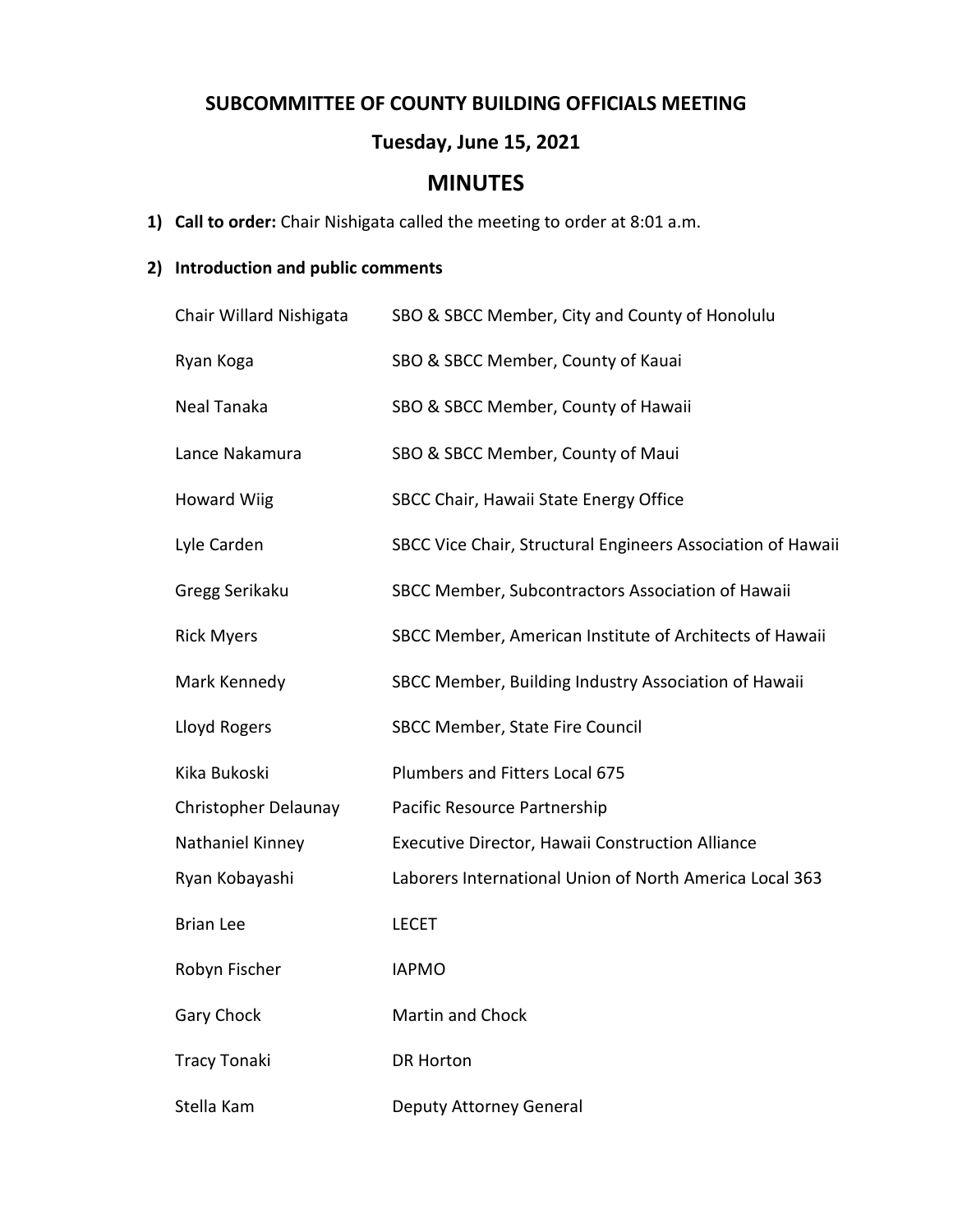| Steve Baldridge | <b>Baldridge and Associates</b>       |
|-----------------|---------------------------------------|
| Reid Nishimura  | <b>Englekirk Structural Engineers</b> |
| Shingayi Masiya | Hawaii Laborers' International Union  |
| David Arakawa   | Land Use Research Foundation          |
| Dennis Lin      | <b>HPM Building Supply</b>            |

No public comments were made.

**3) Review and approval of minutes from March 31, 2021 meeting.** Discussion: None

Motion to approve: Lance Nakamura Second: Neal Tanaka Vote: All in favor

#### **4) Discussion of additional proposed amendments to the 2018 International Building Code (IBC.)**

#### **Item 1 – Discussion of proposal to amend Section 1615, Tsunami Loads**

Discussion: Lyle Carden provided testimony of proposed additional changes. Public Comments:

- Steve Baldridge expressed concerns with tsunami provisions.
- Reid Nishimura expressed concerns that tsunami provisions would impact construction cost.
- Tracy Tonaki expressed concerns that tsunami provisions would impact cost of housing. Questioned of how additional amendments are adopted after 2018 IBC was previously adopted. Willard Nishigata stated that it is his understanding that code can be further amended. Lloyd Rogers asked if anyone would respond with a justification for this amendment proposal and the added cost. Lyle Carden responded and stated that this would bring code in line with HIEMA wanting to use high-rise buildings as tsunami shelters.
- Steve Baldridge mentioned that this is not a reduction in requirement. Expressed further concerns with tsunami provisions. Wanted further discussion.
- David Arakawa objected to tsunami provisions. Expressed concerns with cost. Questioned if HIEMA had plan to use high-rise buildings for evacuation. Wanted further discussion.
- Steve Baldridge discussed how amendments would impact project cost.

No motion made to support item, and no action was taken.